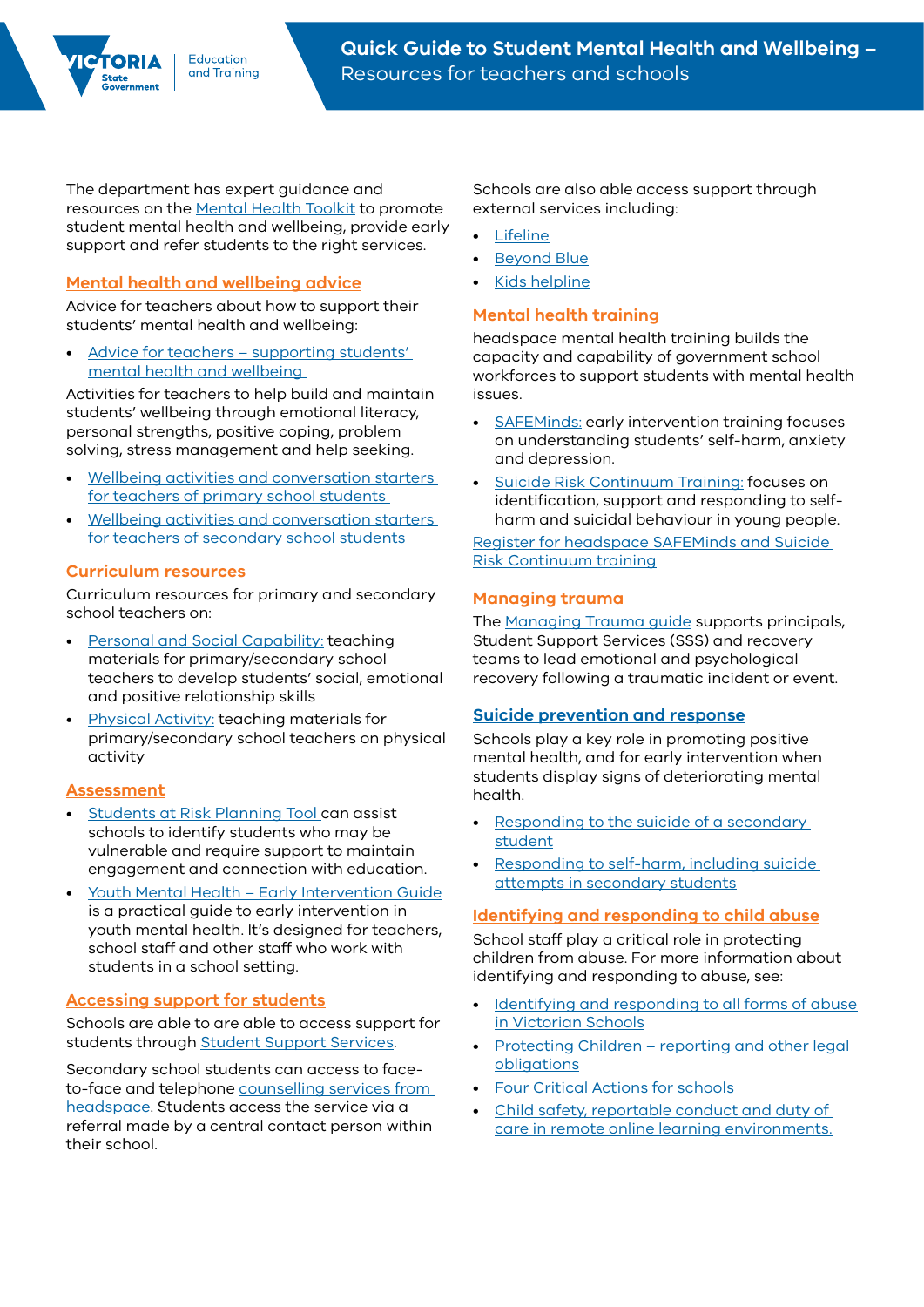### **[Health and wellbeing advice for students](https://www.coronavirus.vic.gov.au/students)**

This webpage provides students with links to current supports, Department of Health health advice and a range of evidence informed and reputable organisations which provide mental health and wellbeing support including:

- Supporting their own mental health and wellbeing
- Getting help and helping someone else
- Staying healthy
- Staying safe online
- Staying safe at home
- Support for Koorie students
- Support for VCE students
- Raising concerns at school
- Mindfulness activities

This includes the [Feeling It](https://www.smilingmind.com.au/feeling-it-year7-to-10) mindfulness videos, developed in partnership with Smiling Mind.

### **[Wellbeing with Melbourne Football Club](https://www.education.vic.gov.au/about/programs/bullystoppers/Pages/MFC-wellbeing.aspx)**

The Department has partnered with Melbourne Football Club on a series of videos to help support student wellbeing. Featuring both AFL and AFLW players, the videos provide students with tips on resilience, managing stress and anxiety, gratitude and staying active.

### **[Accessing Support](https://www.coronavirus.vic.gov.au/students)**

If things are getting too much, or you're worried about someone, talk to a trusted staff member or another trusted adult. If the staff member is worried about your safety, or the safety of someone else, they will have to talk to the principal. You can also access external help through:

- **[eheadspace](https://headspace.org.au/eheadspace/)**
- [Kids helpline](https://kidshelpline.com.au/)
- **[Lifeline](http://www.lifeline.org.au/)**
- [Beyond Blue](https://www.beyondblue.org.au/get-support/get-immediate-support)
- [ReachOut getting a mental health care plan](https://au.reachout.com/articles/part-1-getting-yourself-a-mental-health-care-plan)